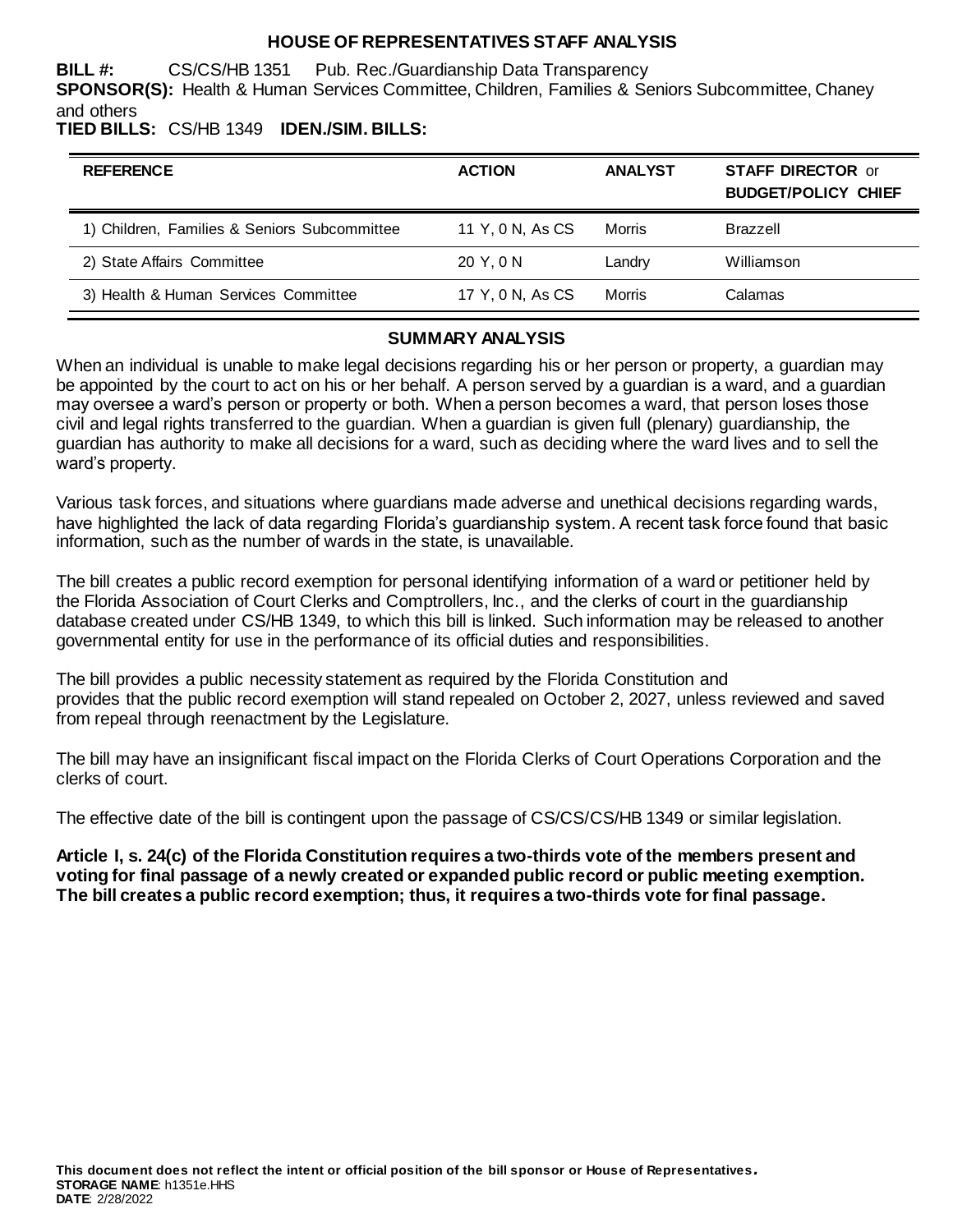### **FULL ANALYSIS**

### **I. SUBSTANTIVE ANALYSIS**

### A. EFFECT OF PROPOSED CHANGES:

### **Background**

### **Public Records**

Article I, s. 24(a) of the Florida Constitution sets forth the state's public policy regarding access to government records. The section guarantees every person a right to inspect or copy any public record of the legislative, executive, and judicial branches of government. The Legislature, however, may provide by general law for the exemption of records from the requirements of Art. I, s. 24(a) of the Florida Constitution.<sup>1</sup> The general law must state with specificity the public necessity justifying the exemption and must be no broader than necessary to accomplish its purpose.<sup>2</sup>

The Florida Statutes also address the public policy regarding access to government records. Section 119.07(1), F.S., guarantees every person a right to inspect and copy any state, county, or municipal record, unless the record is exempt. Furthermore, the Open Government Sunset Review Act<sup>3</sup> provides that a public record exemption may be created or maintained only if it serves an identifiable public purpose and may be no broader than necessary to meet one of the following purposes:<sup>4</sup>

- Allow the state or its political subdivisions to effectively and efficiently administer a governmental program, which administration would be significantly impaired without the exemption;
- Protect sensitive personal information that, if released, would be defamatory or would jeopardize an individual's safety; however, only the identity of an individual may be exempted under this provision; or
- Protect trade or business secrets.

The Open Government Sunset Review Act requires the automatic repeal of a newly created or substantially amended public record exemption on October 2nd of the fifth year after creation or substantial amendment, unless the Legislature reenacts the exemption.<sup>5</sup>

## **Guardianship**

Guardianship is a concept whereby a "guardian" acts for another, called a "ward," whom the law regards as incapable of managing his or her own affairs due to age or incapacity.<sup>6</sup> There are two main forms of guardianship: guardianship over the person or guardianship over the property, which may be limited or plenary.<sup>7</sup> For adults, a guardianship may be established when a person has demonstrated that he or she is unable to manage his or her own affairs. If the adult is competent, this can be accomplished voluntarily. However, when an individual's mental competence is in question, an involuntary guardianship may be established through the adjudication of incompetence which is determined by a court appointed examination committee.<sup>8</sup>

Generally, three types of guardians are appointed to wards in Florida: professional guardians, public guardians, and family guardians. Professional guardians are appointed to provide services to three or

 $2$  Id.

<sup>8</sup> Section 744.102(12), F.S.

**STORAGE NAME**: h1351e.HHS **PAGE: 2 DATE**: 2/28/2022

l <sup>1</sup> Art. I, s. 24(c), Fla. Const.

<sup>3</sup> Section 119.15, F.S.

<sup>4</sup> Section 119.15(6)(b), F.S.

<sup>5</sup> Section 119.15(3), F.S.

<sup>6</sup> Section 744.102(9), F.S.

<sup>7</sup> Section 744.2005, F.S.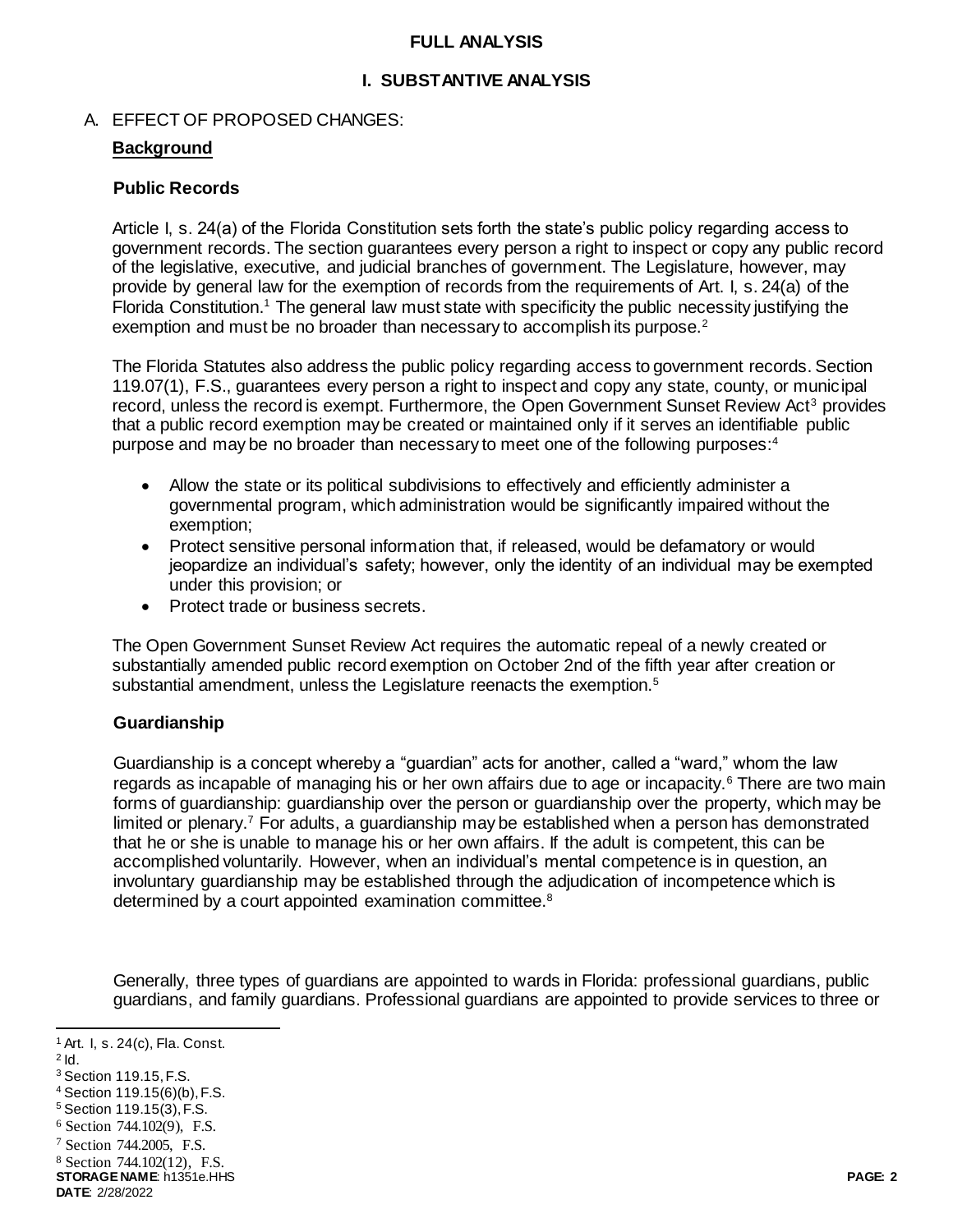more wards who are not family members of the guardian. Public guardians are considered to be professional guardians, but are generally appointed to serve indigent wards. Family guardians are appointed to serve their own family members and are not considered to be professional guardians, regardless of how many family members they serve. A person serving as a public guardian is considered a professional guardian for purposes of regulation, education, and registration.<sup>9</sup>

## *Regulation of Public and Professional Guardians*

The Legislature created the Statewide Public Guardianship Office in 1999 to provide oversight over all public guardians.<sup>10</sup> In 2016, the Legislature renamed the Statewide Public Guardianship Office within the Department of Elder Affairs (Department) as the Office of Public and Professional Guardians (Office) and expanded the Office's responsibilities. <sup>11</sup> The expansion of the Office's oversight of professional guardians followed reports of abuse and inappropriate behavior by professional guardians.<sup>12</sup> The Office now regulates professional guardians with certain disciplinary and enforcement powers. <sup>13</sup> Specifically, s. 744.2004, F.S., requires the Office to review and, if determined legally sufficient, investigate any complaint that a professional guardian has violated the standards of practice established by the Office.

# *Confidentiality of Records Held by the Office*

Current law requires any medical, financial, or mental health records held by an agency, or the court and its agencies, or financial audits of guardianship records prepared by the clerk of the court to be provided to the Office upon its request, if such records or financial audits are necessary to:

- Investigate a guardian as a result of a complaint filed with the Office;
- Evaluate the public quardianship system:
- Assess the need for additional public guardianship; or
- Develop required reports.<sup>14</sup>

Any confidential or exempt information provided to the Office must continue to be held confidential or exempt as otherwise provided by law.<sup>15</sup> All records held by the Office relating to the medical, financial, or mental health of vulnerable adults,<sup>16</sup> persons with a developmental disability,<sup>17</sup> or persons with a

<sup>14</sup> Section 744.2111, F.S.

 $\overline{a}$ 

**STORAGE NAME**: h1351e.HHS **PAGE: 3**  $17$  "Developmental disability" is defined as a disorder or syndrome that is attributable to intellectual disability, cerebral pal sy, autism, spina bifida, Down syndrome, Phelan-McDermid syndrome, or Prader-Willi syndrome; that manifests before the age of 18; and that constitutes a substantial handicap that can reasonably be expected to continue indefinitely. Section 393.063(12), F.S.

<sup>9</sup> Section 744.102(17), F.S.

<sup>10</sup> Chapter 99-277 L.O.F.

<sup>11</sup> *See* CS/CS/CS/SB 232 (2016) and Chapter 2016-40, L.O.F.

<sup>12</sup> *See, e.g.*, Florida Supreme Court Commission on Fairness, Committee on Guardianship Monitoring, 2003, *available at*  <http://flcourts.org/core/fileparse.php/260/urlt/guardianshipmonitoring.pdf> (last visited Jan. 21, 2022) (reviewed how effectively guardians were fulfilling their duties and obligations. The committee received input from citizens that there was abuse, neglect, and misuse of wards' funds. As a result, the committee stated that, though the majority of guardians are law-abiding and are diligently fulfilling their complex responsibilities, a small percentage are not properly handling guardianship matters, and as a result, monitoring is n ecessary) <sup>13</sup> Section 744.2004, F.S.

 $15$   $\text{Id}$ .

<sup>&</sup>lt;sup>16</sup> "Vulnerable adult" is defined as a person 18 years of age or older whose ability to perform the normal activities of daily living or to provide for his or her own care or protection is impaired due to a mental, emotional, sensory, long -term physical, or developmental disability or dysfunction, or brain damage, or the infirmities of aging. Section 415.102(28), F.S.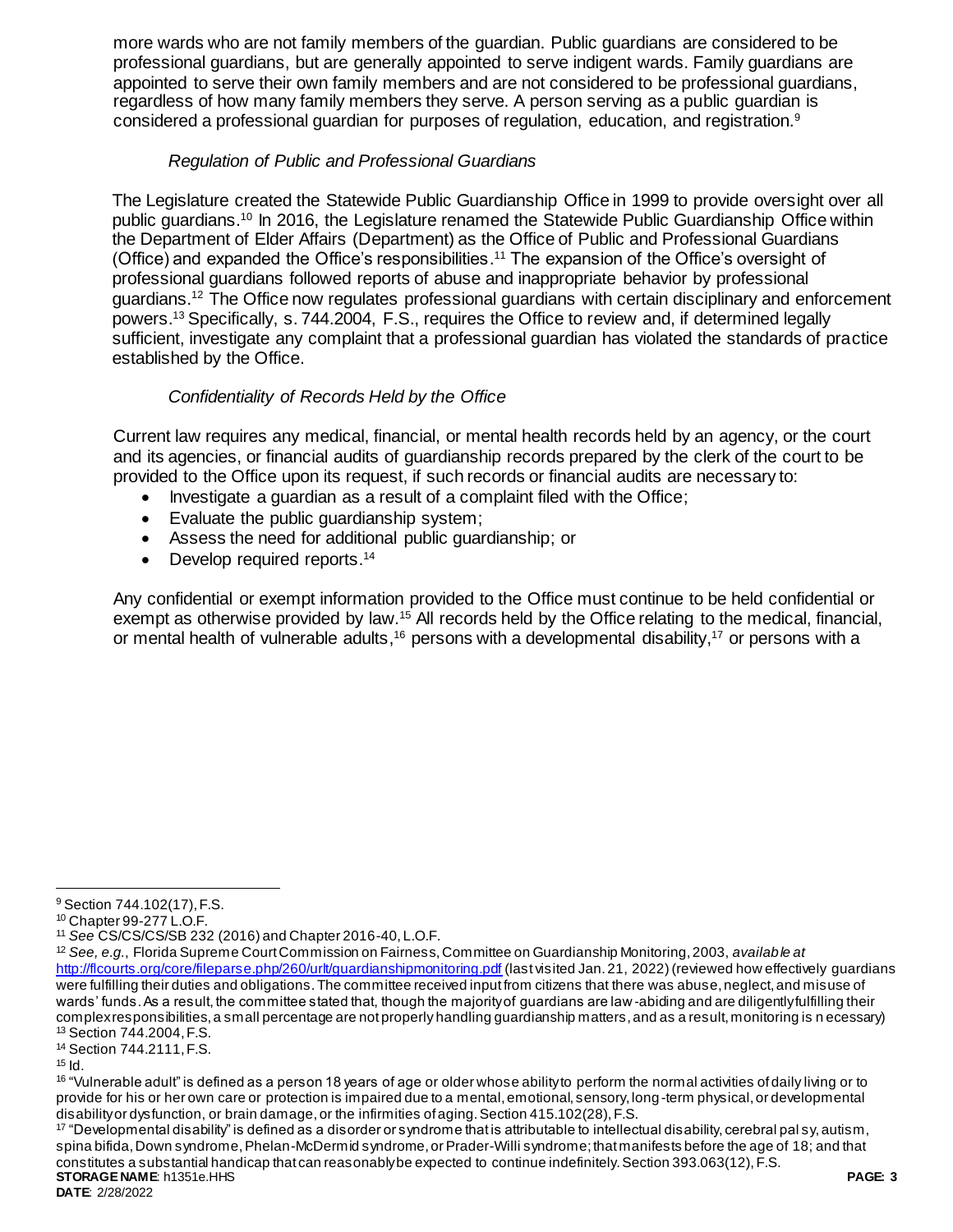mental illness,<sup>18</sup> are confidential and exempt<sup>19</sup> from s. 119.07(1), F.S., and Article I, s. 24(a) of the State Constitution.<sup>20</sup>

## Office of Public and Professional Guardians

While the court appoints guardians to wards, the Department of Elder Affairs (DOEA) regulates professional guardians to ensure they receive required training and comply with standards of practice.

In 1999, the Legislature created the "Public Guardianship Act" and established the Statewide Public Guardianship Office within DOEA.<sup>21</sup> In 2016, the Legislature renamed the Statewide Public Guardianship Office within the DOEA as the Office of Public and Professional Guardians (OPPG) and required OPPG to regulate professional guardians. The OPPG appoints local public guardian offices to provide guardianship services to people who have neither adequate income nor assets to afford a private guardian, nor any willing family or friend to serve.

There are 17 public guardian offices that serve all 67 counties.<sup>22</sup> In fiscal year 2018-2019, the public guardian offices served  $3.816$  wards.<sup>23</sup> Currently, there are more than 550 professional guardians registered with the OPPG. 24

The executive director of the OPPG is responsible for the oversight of all public and professional guardians. In addition to other oversight responsibilities for professional guardians, the executive director must review and approve professional quardian annual registration, which must include:<sup>25</sup>

- Sufficient information to identify the professional guardian which includes:
	- $\circ$  For a professional guardian who is a natural person: the name, address, date of birth, and employer identification or social security number<sup>26</sup> of the person; and
	- o For a professional guardian which is a partnership or association: the name, address, and employer identification number of the entity.
- Documentation proving bonding and education requirements have been met; and
- Information distinguishing the type of guardianship services provided (public guardian, individually, through partnership, corporation, or other business entity).

Similarly, the executive director of the OPPG is required to oversee the functions of public guardians.<sup>27</sup>

OPPG does not have a role in the appointment of a guardian to an individual ward, or in removing a guardian from service to any ward; such decisions are made by the court.

## Discipline of Professional Guardians

<sup>27</sup> S. 744.2001(4), F.S.

 $\overline{a}$ <sup>18</sup> "Mental illness" is defined as an impairment of the mental or emotional processes that exercise conscious control of one's actions or of the ability to perceive or understand reality, which impairment substantially interferes with the person's ability to meet the ordinary demands of living. The term does not include a developm ental disability as defined in chapter 393, intoxication, or conditions manifested only by antisocial behavior or substance abuse. Section 394.455(28), F.S.

 $19$  There is a difference between records the Legislature designates as exempt from public record requirements and those the Legislature deems confidential and exempt. A record classified as exempt from public disclosure may be disclosed under certai n circumstances. *See WFTV, Inc. v. The School Board of Seminole*, 874 So.2d 48, 53 (Fla. 5th DCA 2004), review denied 892 So.2d 1015 (Fla. 2004); *City of Riviera Beach v. Barfield*, 642 So.2d 1135 (Fla. 4th DCA 1994); *Williams v. City of Minneola*, 575 So.2d 687 (Fla. 5th DCA 1991). If the Legislature designates a record as confidential and exempt from public disc losure, such record may not be released by the custodian of public records to anyone other than the persons or entities specifically designated in statute. *See* Attorney General Opinion 85-62 (August 1, 1985).

<sup>20</sup> Section 744.2104(2), F.S.

<sup>21</sup> Section 744.701, F.S. (1999).

<sup>&</sup>lt;sup>22</sup> Florida Department of Elder Affairs, 2020 Summary of Programs and Services, available at https://elderaffairs.org/wp content/uploads/2020\_SOPS\_C.pdf (last visited Jan. 21, 2022). <sup>23</sup> Id.

<sup>&</sup>lt;sup>24</sup> Office of Public and Professional Guardians, Department of Elder Affairs, [https://elderaffairs.org/programs-services/office-of-public](https://elderaffairs.org/programs-services/office-of-public-professional-guardians-oppg/)[professional-guardians-oppg/](https://elderaffairs.org/programs-services/office-of-public-professional-guardians-oppg/)(last visited Jan. 21, 2022).

 $25$  S. 744.2002(3), F.S.

<sup>&</sup>lt;sup>26</sup> Social Security numbers are confidential and exempt under s. 119.07, F.S.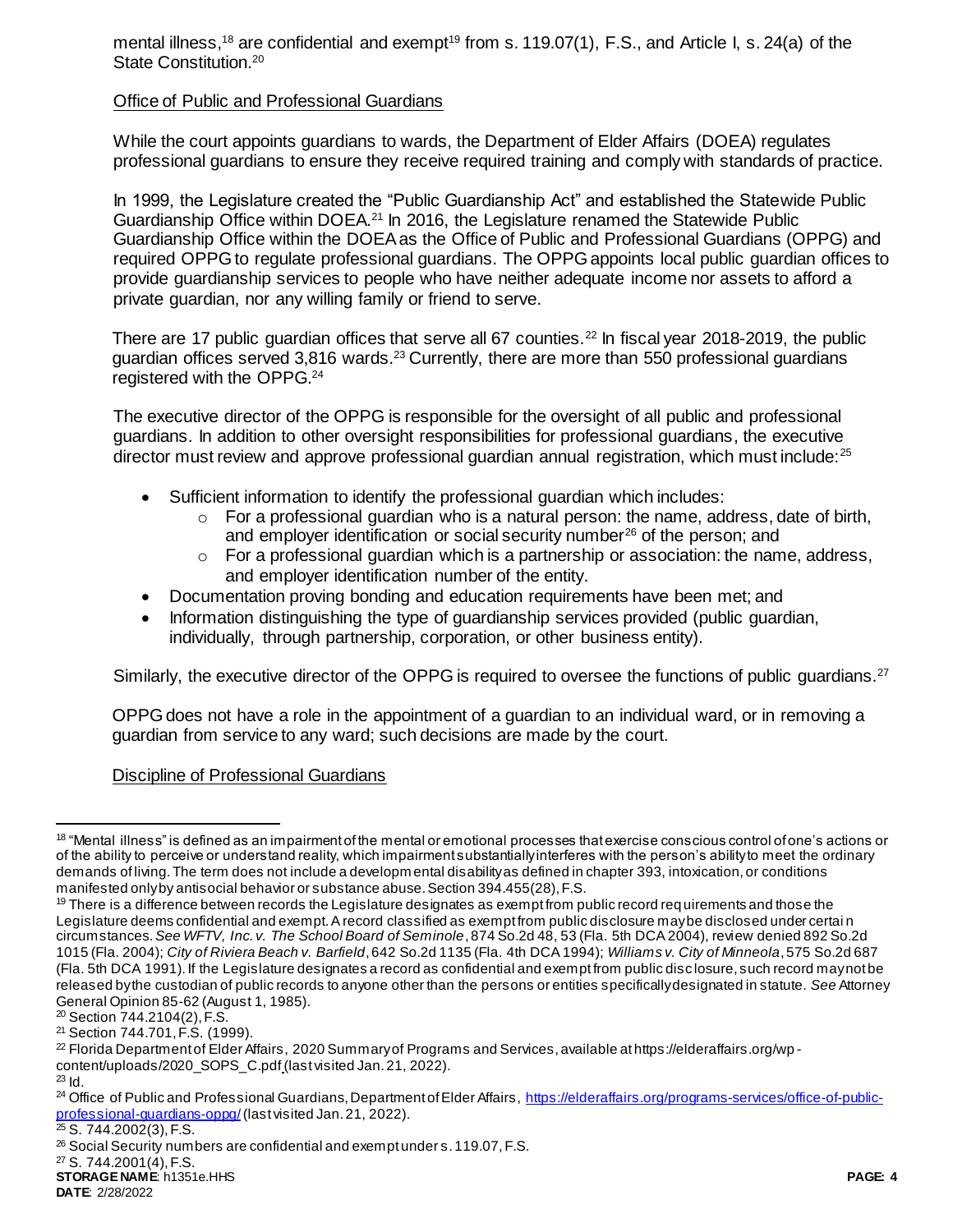OPPG receives and investigates complaints against professional guardians.<sup>28</sup> When investigating complaints, OPPG must:

- Initiate an investigation no later than 10 business days after OPPG receives a complaint;
- Complete and provide initial investigative findings and recommendations, if any, to the professional guardian and person filing the complaint within 60 days;
- Obtain supporting information, including interviewing the ward, family member, or interested party, or documentation to determine the legal sufficiency<sup>29</sup> of a complaint;
- Dismiss any complaint that is not legally sufficient; and
- Coordinate with the clerks of the court to avoid duplication of duties.

Disciplinary action may be taken against a professional guardian for:<sup>30</sup>

- Making a misleading, deceptive, or fraudulent representation in or related to the practice of guardianship;
- Violating any rule governing guardians or guardianship adopted by OPPG;
- Being convicted or found guilty of, or entering a plea of guilty or nolo contendere to a crime which relates to the practice of, or ability to practice as, a professional guardian;
- Failing to comply with the educational course requirements for professional quardians;
- Having a registration, license, or authority to practice a regulated profession revoked;
- Knowingly filing a false report or complaint with OPPG against another guardian;
- Attempting to obtain, obtaining, or renewing a registration or license to practice a profession by bribery, fraud, or a known error;
- Failing to report a violation of ch. 744, F.S. or the rules of OPPG to OPPG;
- Failing to perform a legal or statutory obligation;
- Making or filing a false report that is signed in the person's capacity as professional guardian;
- Using the position of guardian for financial gain;
- Violating or failing to comply with an order from OPPG;
- Improperly interfering with an investigation;
- Using the guardianship relationship to engage or attempt to engage in sexual activity;
- Failing to report to OPPG within 30 days being convicted or found guilty of, or enter a plea of guilty or nolo contendere to a crime;
- Being unable to perform the functions of guardian;
- Failing to post and maintain a blanket fiduciary bond;
- Failing to maintain all records relating to a guardianship for specified time; or
- Violating any provision of ch. 744, F.S., or any rules adopted thereunder.

When OPPG finds that a professional guardian is guilty of any of the grounds for discipline, it may take action against that guardian by entering an order imposing one or more penalties on the professional guardian. When determining what action is appropriate against a professional guardian, prior to consideration of any mitigation or rehabilitation for the professional guardian, OPPG must first consider what sanctions are necessary to safeguard the wards and protect the public. The disciplinary guidelines should specify a meaningful range of penalties based on the severity and repetition of offenses and that minor violations should be treated differently than those which endanger the ward or the public. OPPG may impose any combination of the following sanctions:<sup>31</sup>

- Refuse to register an applicant as a professional guardian;
- Suspend or revoke of a professional guardian's registration;
- Issue of a reprimand;
- Require treatment, completion of continuing education courses, or reexamination;

l <sup>28</sup> S. 744.2004, F.S.

 $29$  A complaint is legally sufficient if it contains ultimate facts that show a violation of a standard of practice by a professi onal guardian has occurred.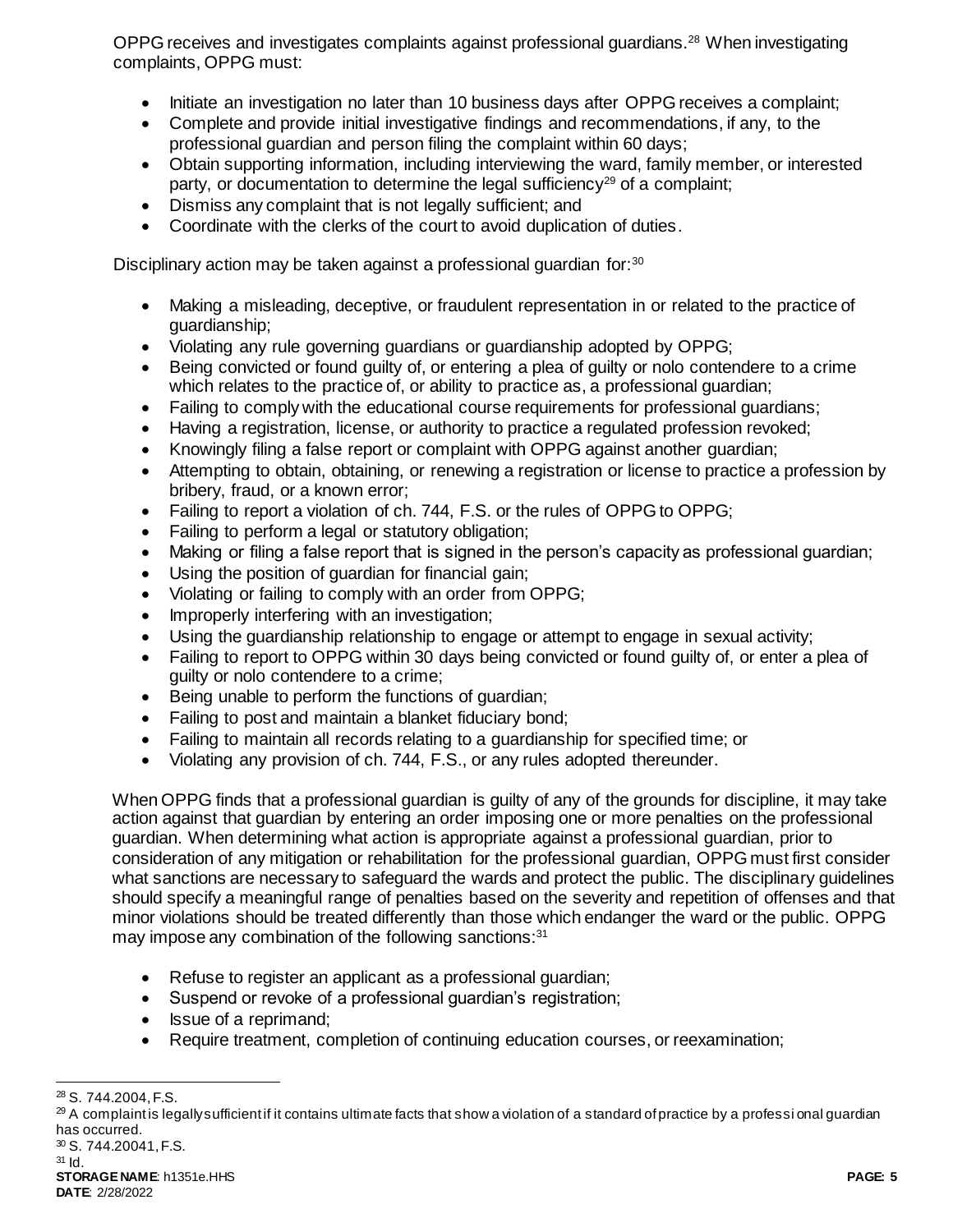- Require restitution; or
- Require remedial education.

If the final determination from a disciplinary proceeding is to suspend or revoke the guardian's registration, the determination must be provided to any court that oversees any guardianship to which the professional guardian is appointed. $32$ 

OPPG is required to report any suspected abuse, neglect or exploitation of a vulnerable adult as a result of a complaint, or investigation of a complaint, to the Department of Children and Families' central abuse hotline.<sup>33</sup>

### Guardianship Data in Florida

Several task forces have highlighted the challenge of serving wards without available data, regionally and statewide.

For instance, the 2014 Restoration of Capacity Study and Work Group Report stated:

There is little uniform data collected on guardianships in Florida. The Office of the State Courts Administrator reports at the state level only the number of guardianships filed in a given year and the dispositions of those cases. The state does not keep a record of the total number of persons under guardianship, whether the guardianship is plenary or partial, the nature of the disability of the person under guardianship, or a host of other data crucial to making informed decisions about systems change. Additionally, there is neither central reporting of the number of Suggestions of Capacity filed nor restoration outcomes in general.<sup>34</sup>

A 2022 report by a task force convened by the Florida Court Clerks and Comptrollers Association, including wards, guardians, attorneys, legislators, courts, and clerks of court, recommended the creation of a statewide data collection system for all guardianship cases. The task force found that Florida has little statewide formalized guardianship case data collection or sharing processes in place and that much of the needed information exists in the 67 separate Florida county clerks of court case maintenance systems.

According to the task force report, the purpose for creating a statewide data collection system for all guardianship cases is to provide meaningful and objective data for improvements to the guardianship system, while increasing the public trust with the transparency of non-confidential information. The task force report also recommended that judicial circuits collect and report a variety of data, such as the existence of advance directives, powers of attorney, health care surrogate designations, and other similar legal documents; and guardianship case information and changes.<sup>35</sup>

**STORAGE NAME**: h1351e.HHS **PAGE: 6** <sup>34</sup> Florida Developmental Disabilities Council, *Restoration of Capacity Study and Work Group Report,* Feb. 28, 2014, https://www.flcourts.org/content/download/404570/file/Restoration-of-Capacity-Study-and-Work-Group-Report-2014.pdf <sup>35</sup> Florida Clerks of Court and Comptrollers, *Guardianship Improvement Task Force Final Report,* Jan. 2022 https://guardianshiptf.wpengine.com/wp-content/uploads/2022/01/GITFReport-Jan2022.pdf.

l  $32$  Id.

<sup>33</sup> S. 744.2004(5), F.S.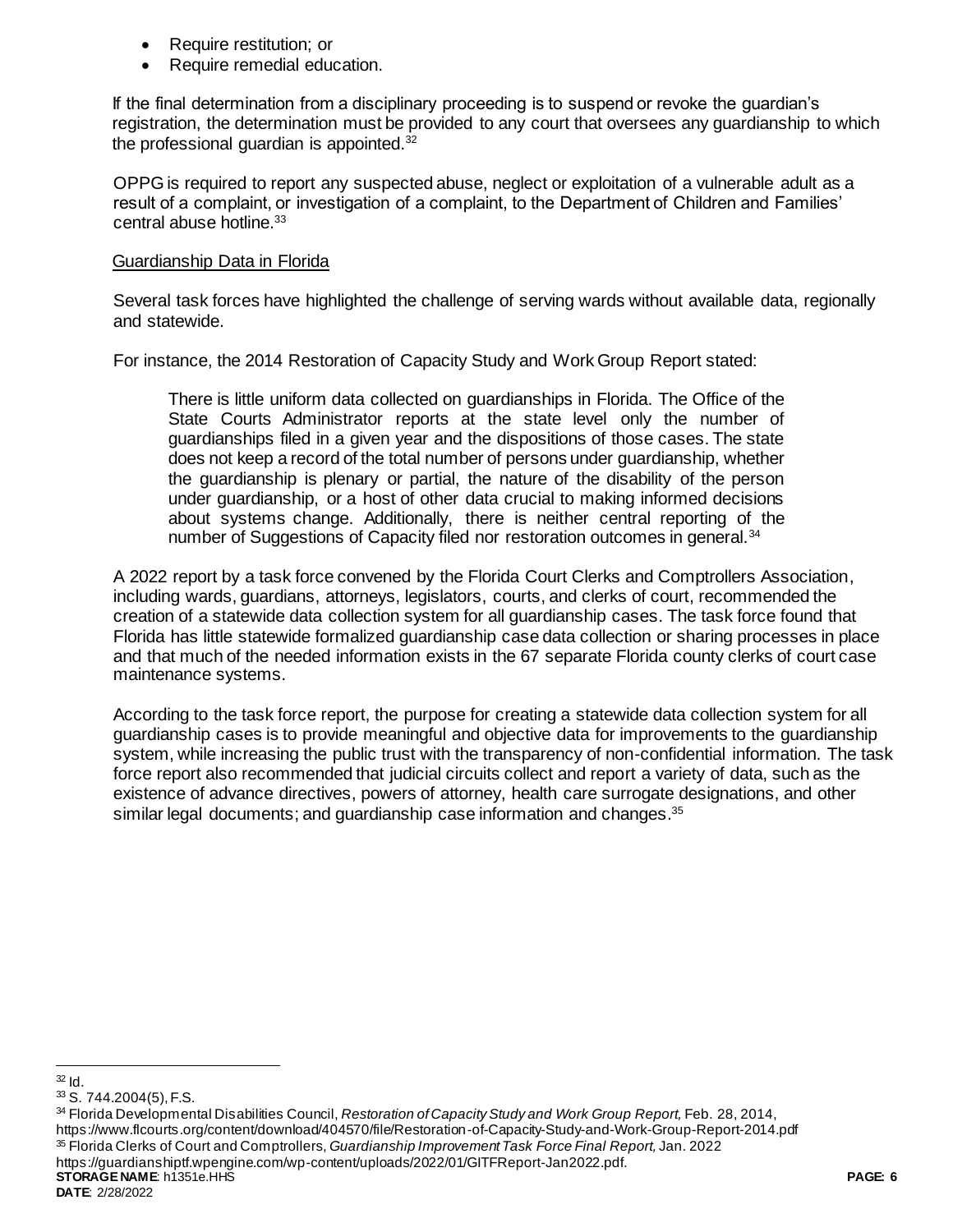# **Florida Clerks of Courts Corporation**

In 2003, the Legislature created the Florida Clerks of Court Operations Corporation (CCOC).<sup>36</sup> All clerks of the circuit court are members of the CCOC, and the CCOC's duties are performed by an executive council composed of eight clerks and three ex officio members designated by the President of the Senate, the Speaker of the House of Representatives, and the Chief Justice of the Supreme Court.<sup>37</sup> The CCOC's tasks include:<sup>38</sup>

- Recommending changes in the amounts of various court-related fines, fees, service charges, and costs established by law to ensure that clerks have reasonable and adequate funding to perform their court-related functions;
- Developing and certifying a uniform system of workload measures and workload standards for court-related functions;
- Contracting with the Department of Financial Services (DFS) for audit of the court-related expenditures of individual clerks; and
- Approving the clerks' proposed budgets.

Current law does not require the CCOC to develop and maintain a guardianship database, nor is such database confidential and exempt from public record requirements.

# **CS/HB 1349 (2022)**

CS/HB 1349, to which this bill is linked, requires the Florida Clerks of Court Operations Corporation and the clerks of court to collect specified information regarding wards, guardians, cases, and related details for a statewide database accessible by each circuit court. The bill requires the database to include, at a minimum:

- The registration and disciplinary data of each professional guardian provided by the OPPG;
- Information regarding the status of each guardian's compliance with the statutory qualifications for guardianship; and
- The status of statutorily required reports and submissions.

Additionally, the bill requires the OPPG to publish profiles of each registered professional guardian on its website, which must include, at a minimum:

- Information submitted to the OPPG under s. 744.2002, F.S.;
- Whether or not any substantiated complaints have been made against the professional guardian; and
- Any disciplinary actions taken by DOEA against the professional guardian.

# **Effect of the Bill**

# **Public Records**

The bill creates a public record exemption for personal identifying information of a ward or petitioner held by the Florida Clerks of Court Operations Corporation and the clerks of court in the guardianship database created under CS/HB 1349 (2022). The confidential and exempt<sup>39</sup> information may be released to another governmental entity for use in the performance of its official duties and responsibilities.

l <sup>36</sup> Ch. 2003-402, Laws of Fla.

<sup>37</sup> S. 28.35, F.S.

<sup>38</sup> S. 28.35(2), F.S.

**STORAGE NAME**: h1351e.HHS **PAGE: 7 DATE**: 2/28/2022 39 There is a difference between records the Legislature designates as exempt from public record requirements and those the Legislature deems confidential and exempt. A record classified as exempt from public disclosure may be disclosed under certai n circumstances. *See WFTV, Inc. v. The School Board of Seminole*, 874 So.2d 48, 53 (Fla. 5th DCA 2004), review denied 892 So.2d 1015 (Fla. 2004); *City of Riviera Beach v. Barfield*, 642 So.2d 1135 (Fla. 4th DCA 1994); *Williams v. City of Minneola*, 575 So.2d 687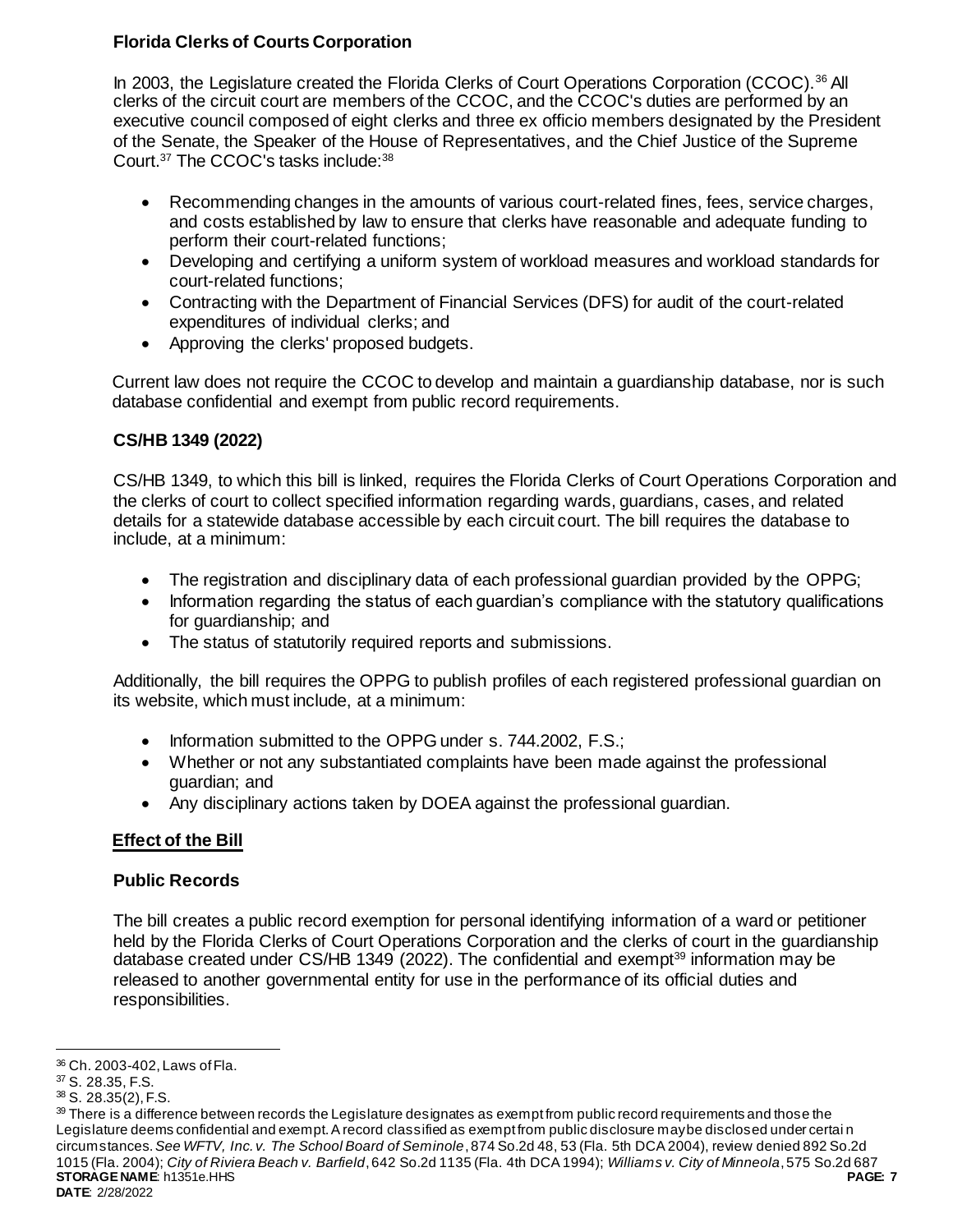The bill provides a public necessity statement as required by the Florida Constitution, specifying that the exemption is necessary because the public disclosure of sensitive information could lead to abuse or exploitation of vulnerable citizens and avoiding exploitation or abuse is a reason why guardianships are sought for such individuals.

The bill provides that the public record exemption is subject to the Open Government Sunset Review Act and will stand repealed on October 2, 2027, unless saved from repeal by reenactment by the Legislature.

This bill provides that the act takes effect on the same date that CS/CS/CS/HB 1349 or similar legislation takes effect, if such legislation is adopted in the same legislative session, or an extension thereof, and becomes law. CS/HB 1349 has an effective date of July 1, 2022.

# B. SECTION DIRECTORY:

**Section 1:** Amends s. 744.2112, F.S., relating to guardianship data collection and transparency.

**Section 2:** Provides a public necessity statement as required by the Florida Constitution.

**Section 3:** Provides that the bill is effective on the same day that CS/CS/CS/HB 1349 (2022) or similar legislation takes effect.

# **II. FISCAL ANALYSIS & ECONOMIC IMPACT STATEMENT**

- A. FISCAL IMPACT ON STATE GOVERNMENT:
	- 1. Revenues:

None.

2. Expenditures:

None.

- B. FISCAL IMPACT ON LOCAL GOVERNMENTS:
	- 1. Revenues:

None.

 $\overline{a}$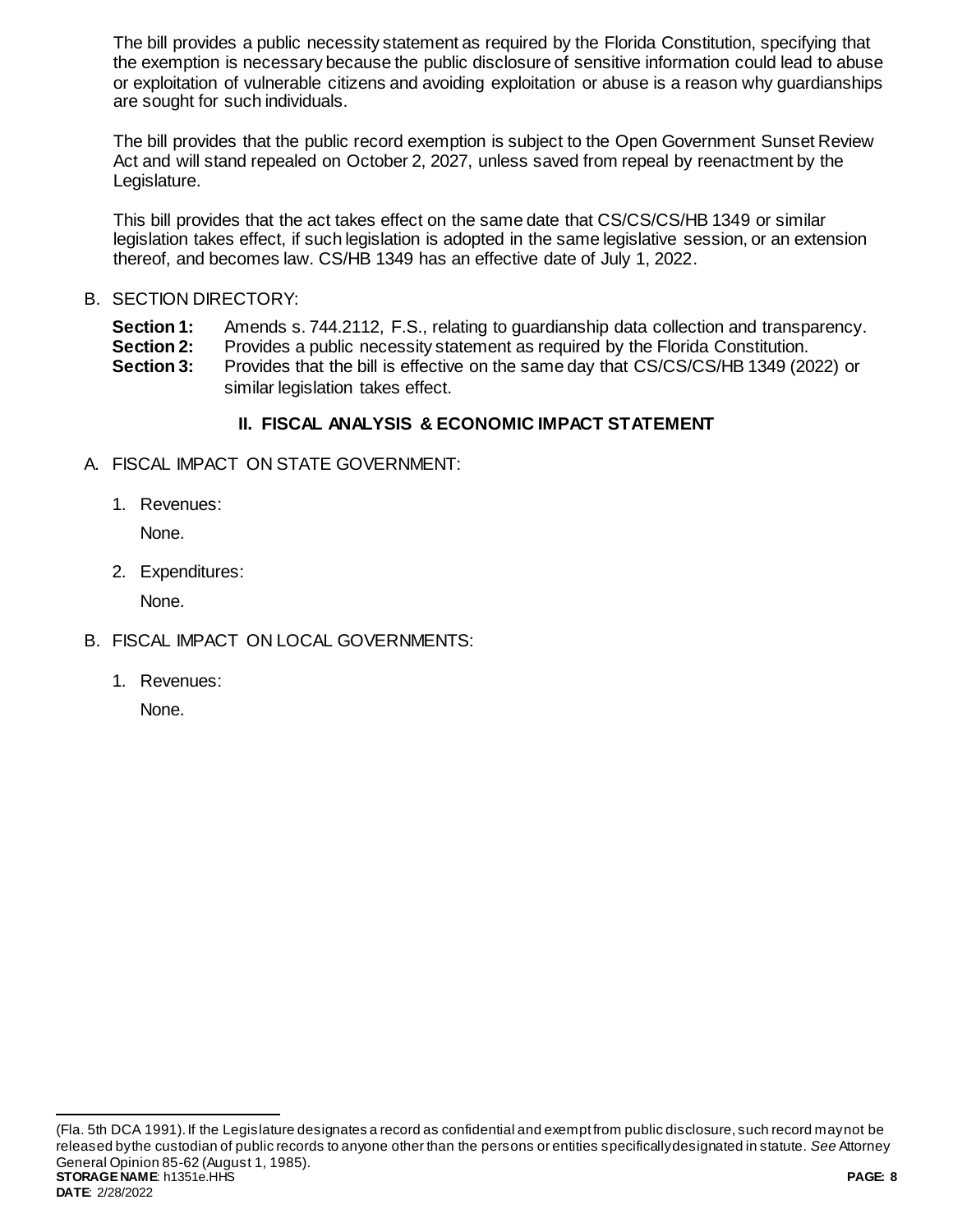2. Expenditures:

None.

# C. DIRECT ECONOMIC IMPACT ON PRIVATE SECTOR:

None.

D. FISCAL COMMENTS:

The bill may have a fiscal impact on the Florida Clerks of Court Operations Corporation and the clerks of court responsible for complying with public records requests and redacting confidential and exempt information prior to releasing a record. Such costs, however, would be absorbed as they are part of the day-to-day responsibilities of the clerks.

# **III. COMMENTS**

# A. CONSTITUTIONAL ISSUES:

1. Applicability of Municipality/County Mandates Provision:

Not Applicable. This bill does not appear to affect county or municipal governments.

2. Other:

## Vote Requirement

Article I, s. 24(c) of the Florida Constitution requires a two-thirds vote of the members present and voting for final passage of a newly created or expanded public record or public meeting exemption. The bill creates a public record exemption; thus, it requires a two-thirds vote for final passage.

### Public Necessity Statement

Article I, s. 24(c) of the Florida Constitution requires a public necessity statement for a newly created or expanded public record or public meeting exemption. The bill includes a public necessity statement for each newly created exemption in the bill.

#### Breadth of Exemption

Article I, s. 24(c) of the Florida Constitution requires a newly created or expanded public record or public meeting exemption to be no broader than necessary to accomplish the stated purpose of the law.

The bill provides that the exemption is necessary because the public disclosure of sensitive information could lead to abuse or exploitation of vulnerable citizens and avoiding exploitation or abuse is a reason why guardianships are sought for such individuals.

## B. RULE-MAKING AUTHORITY:

Current law provides sufficient rulemaking authority to implement the provisions of the bill.

C. DRAFTING ISSUES OR OTHER COMMENTS:

None.